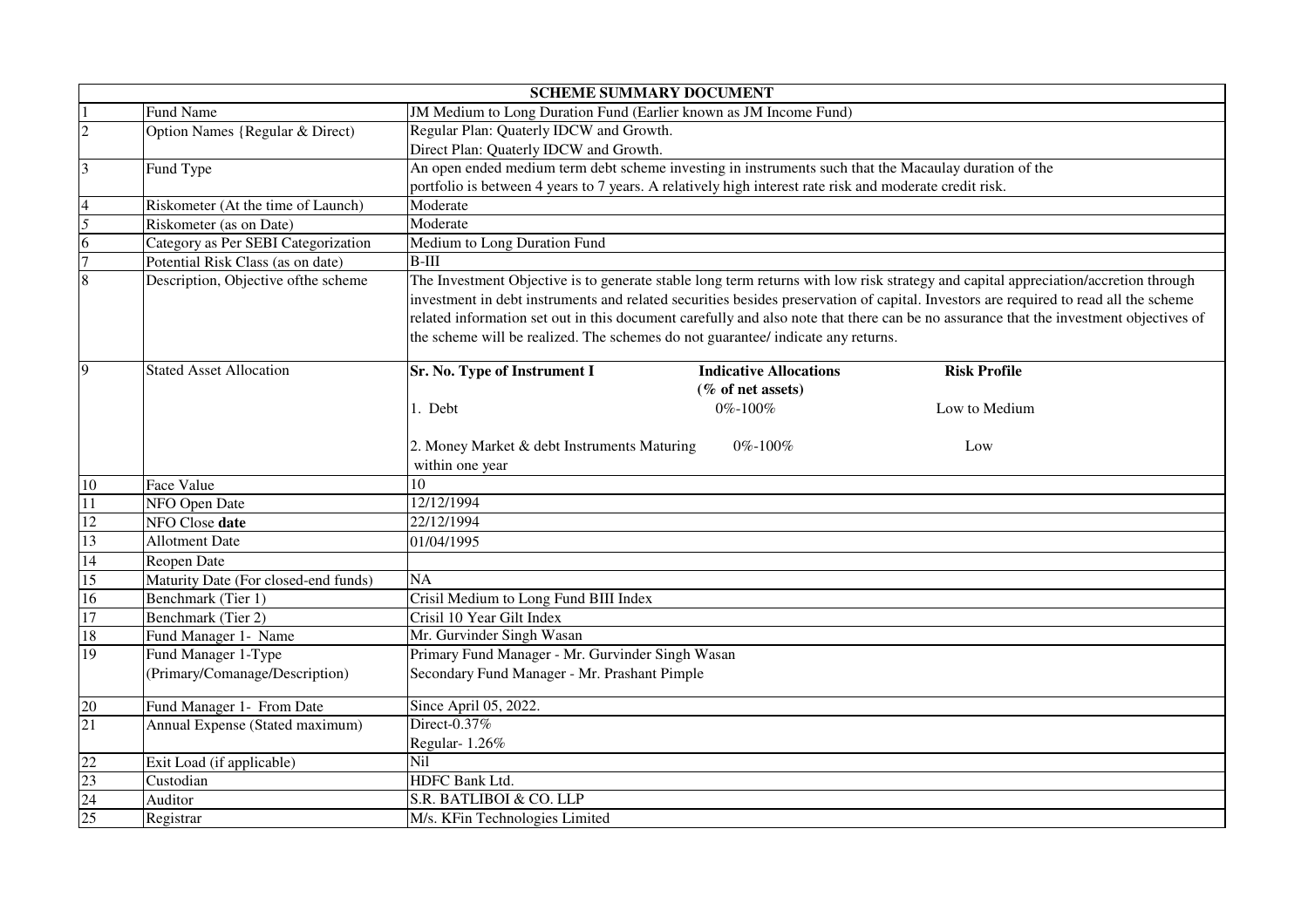| $\overline{26}$                   | RTA Code (To be phased out)            | JM Medium to Long Duration Fund - (Regular) - Quarterly IDCW Option-IFRD                                                       |  |  |  |
|-----------------------------------|----------------------------------------|--------------------------------------------------------------------------------------------------------------------------------|--|--|--|
|                                   |                                        | JM Medium to Long Duration Fund - (Regular) - Growth Option-IFRG                                                               |  |  |  |
|                                   |                                        | JM Medium to Long Duration Fund - (Regular) - Bonus Option - Principal Units-IBPU                                              |  |  |  |
|                                   |                                        | JM Medium to Long Duration Fund - (Regular) - Bonus Option - Bonus Units-IBBU                                                  |  |  |  |
|                                   |                                        | JM Medium to Long Duration Fund - (Direct) - Quarterly IDCW Option-IFDD                                                        |  |  |  |
|                                   |                                        | JM Medium to Long Duration Fund - (Direct) - Growth Option-IFDG                                                                |  |  |  |
|                                   |                                        | JM Medium to Long Duration Fund - (Direct) - Bonus Option - Principal Units-IBPD                                               |  |  |  |
|                                   |                                        |                                                                                                                                |  |  |  |
| 27                                | <b>Listing Details</b>                 | Not listed                                                                                                                     |  |  |  |
| 28                                | <b>ISINs</b>                           | JM Medium to Long Duration Fund- (Regular) - Quarterly IDCW Option-PAYOUT - INF192K01999,REINVESTMENT -<br><b>INF192K01AA5</b> |  |  |  |
|                                   |                                        | JM Medium to Long Duration Fund - (Regular) - Growth Option-INF192K01AB3                                                       |  |  |  |
|                                   |                                        | JM Medium to Long Duration Fund - (Regular) - Bonus Option - Principal Units-PAYOUT - INF192K01AC1                             |  |  |  |
|                                   |                                        | JM Medium to Long Duration Fund - (Regular) - Bonus Option - Bonus Units-PAYOUT - INF192K01AD9                                 |  |  |  |
|                                   |                                        | JMMedium to Long Duration Fund - (Direct) - Quarterly IDCW Option-PAYOUT - INF192K01CU9,REINVESTMENT -                         |  |  |  |
|                                   |                                        | <b>INF192K01CV7</b>                                                                                                            |  |  |  |
|                                   |                                        | JM Medium to Long Duration Fund - (Direct) - Growth Option-INF192K01CW5                                                        |  |  |  |
|                                   |                                        | JM Medium to Long Duration Fund - (Direct) - Bonus Option - Principal Units-PAYOUT - INF192K01CX3                              |  |  |  |
| 29                                | AMFI Codes (To be phased out)          | JMFI/O/D/MLD/94/11/0002                                                                                                        |  |  |  |
| 30                                | <b>SEBI</b> Codes                      |                                                                                                                                |  |  |  |
|                                   | <b>Investment Amount Details:</b>      |                                                                                                                                |  |  |  |
| 31                                | Minimum Application Amount             | Rs.5000/- per/option                                                                                                           |  |  |  |
| $\overline{32}$                   | Minimum Application Amount in          | Multiples of any amount thereafter                                                                                             |  |  |  |
| 33                                | Minimum Additional Amount              | Rs.1000/-                                                                                                                      |  |  |  |
| 34                                | Minimum Additional Amount in           | Multiples of any amount thereafter                                                                                             |  |  |  |
| 35                                | Minimum Redemption Amount in Rs.       | There is no minimum and maximum limit on the amount/units which can be redeemed/switched-out.                                  |  |  |  |
| 36                                | Minimum Redemption Amount in Units     | <b>NA</b>                                                                                                                      |  |  |  |
| 37                                | Minimum Balance Amount (if             | <b>NA</b>                                                                                                                      |  |  |  |
| 38                                | Minimum Balance Amount in Units (if    | <b>NA</b>                                                                                                                      |  |  |  |
| 39                                | <b>Max Investment Amount</b>           | No Limit                                                                                                                       |  |  |  |
| 40                                | Minimum Switch Amount (if              | NA                                                                                                                             |  |  |  |
| 41                                | Minimum Switch Units                   | NA                                                                                                                             |  |  |  |
| 42                                | Switch Multiple Amount (if applicable) | <b>NA</b>                                                                                                                      |  |  |  |
| 43                                | Switch Multiple Units (if applicable)  | NA                                                                                                                             |  |  |  |
| 44                                | Max Switch Amount                      | $\overline{NA}$                                                                                                                |  |  |  |
| 45                                | Max Switch Units (if applicable)       | NA                                                                                                                             |  |  |  |
| 46                                | Swing Pricing (if applicable)          | NA                                                                                                                             |  |  |  |
| 47                                | Side-pocketing (if applicable)         | Not enabled                                                                                                                    |  |  |  |
| <b>SIP SWP &amp; STP Details:</b> |                                        |                                                                                                                                |  |  |  |
| 46                                | Frequency                              | Weekly, Fortnightly, Monthly, Quarterly                                                                                        |  |  |  |